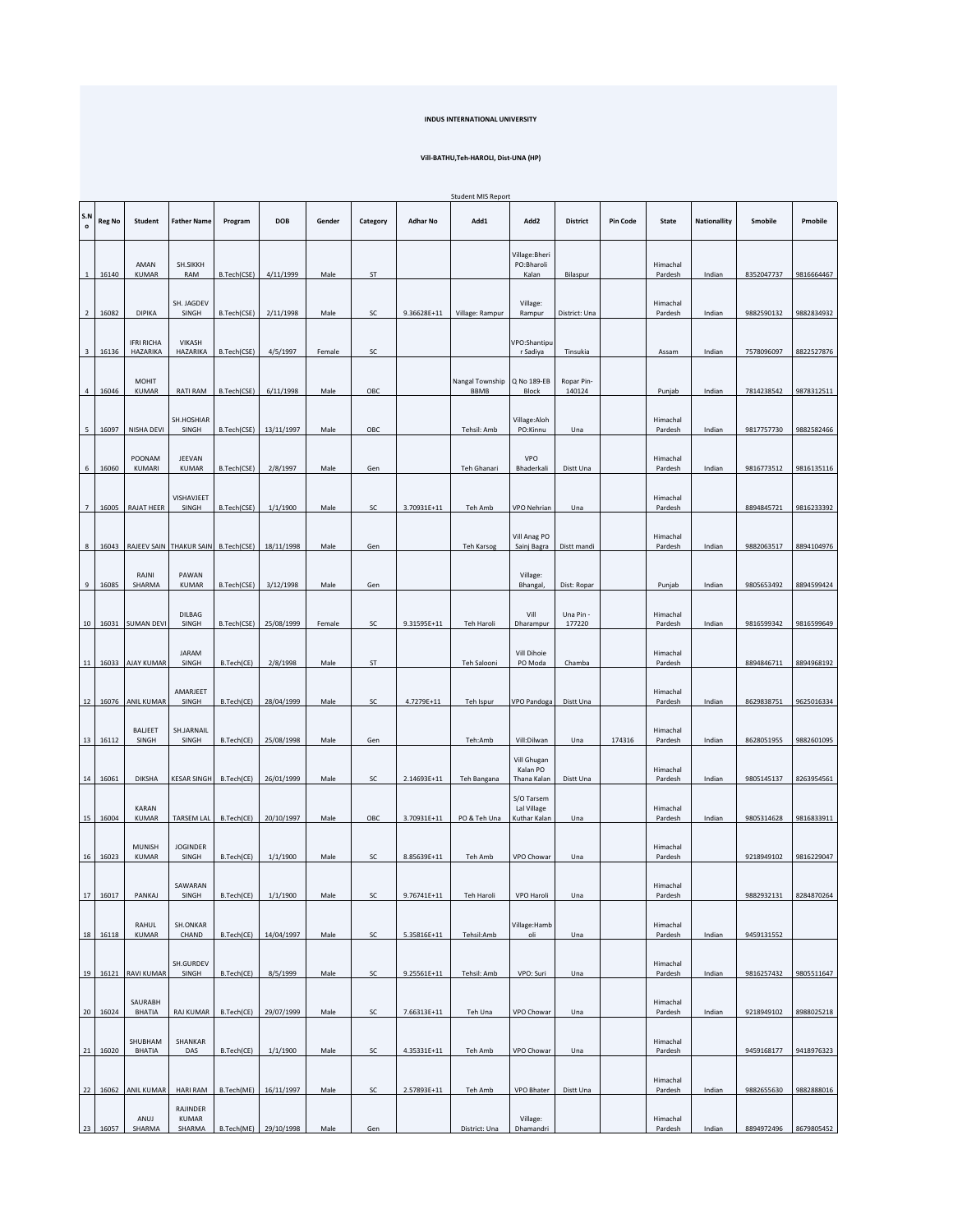|    |       | <b>BALVINDER</b>             | OM<br>PARKASH                    |                     |            |        |     |             |                                                    |                                             |                 |        | Himachal            |        |            |            |
|----|-------|------------------------------|----------------------------------|---------------------|------------|--------|-----|-------------|----------------------------------------------------|---------------------------------------------|-----------------|--------|---------------------|--------|------------|------------|
| 24 | 16080 | KATNAWAR                     | KATNAWAR                         | B.Tech(ME)          | 27/10/1997 | Male   | SC  | 5.39767E+11 | Teh Amb                                            | VPO Chalet                                  | Distt Una       |        | Pardesh             | Indian | 8894645144 | 8351822507 |
| 25 | 16108 | MADAN LAL                    | SH.SUKH DEV                      | B.Tech(ME)          | 22/08/1998 | Male   | SC  | 6.88897E+11 |                                                    | VPO:Bangarh                                 | Una             | 174315 | Himachal<br>Pardesh | Indian | 9780922121 | 8427780560 |
| 26 | 16053 | MANJEET<br>SINGH             | KULDEEP<br>SINGH                 | B.Tech(ME)          | 3/8/1997   | Male   | OBC |             | Tehsil Una                                         | VPO: Upper<br>Dehlan                        | District: Una   |        | Himachal<br>Pardesh | Indian | 8627850251 | 9625584270 |
| 27 | 16103 | ASHRAF<br>MOHAMMED           | SH.BALANDU<br>KHAN               | M.Tech(ME)          | 11/8/2016  | Male   | ST  |             |                                                    | Village: Thagr<br>$_{\rm ot}$<br>PO:Ghaloon | Una             |        | Himachal<br>Pardesh | Indian | 9805812616 |            |
|    |       | <b>GURDEEP</b>               | SUKHDEV                          |                     |            |        |     |             | Tehsil:Bangana                                     |                                             |                 |        | Himachal            |        |            |            |
| 28 | 16083 | SINGH                        | SINGH                            | M.Tech(ME)          | 10/1/1993  | Male   | Gen |             |                                                    | XYZ                                         |                 | 1231   | Pardesh             |        | 9464486951 |            |
| 29 | 16178 | <b>MOHIT KALIA</b>           | <b>BHUPINDER</b><br><b>NATH</b>  | M.Tech(ME)          | 24/08/1993 | Male   | Gen |             | TEH.& Dist.                                        | <b>VPO RAIPUR</b><br>SAHORAN                | <b>UNA</b>      | 174315 | Himachal<br>Pardesh |        | 9882912930 | 9882828213 |
| 30 | 16168 | CHANDEEP<br>SINGH            | RAJINDER<br>SINGH                | M.Tech(TE)Ci<br>vil | 31/08/1992 | Male   | Gen |             | Chanri Himmat                                      | H.No-85/2                                   | Jammu           | 180015 | J&K                 | Indian | 9796646644 |            |
| 31 | 16170 | <b>HANAN UL</b><br>HAQ       | ABDUL HAQ<br>SHAHIAN             | M.Tech(TE)Ci<br>vil | 16/02/1994 | Male   | Gen |             |                                                    | Abubakav<br>Mohalla                         | Kishtwar        |        | J&K                 | Indian | 9596826303 |            |
|    |       | <b>MOHIT</b>                 | <b>JAGDISH</b><br>CHANDER        | M.Tech(TE)Ci        |            | Male   | Gen |             |                                                    | VPO                                         |                 | 184144 |                     |        | 8717030007 |            |
| 32 | 16169 | KHAJURIA                     |                                  | vil                 | 19/01/1992 |        |     |             | Teh.Hirangar                                       | Chandnan                                    | Kathua          |        | J&K                 | Indian |            |            |
| 33 | 16167 | SAHIL<br><b>BHAGAT</b>       | <b>BODH RAJ</b><br><b>BHAGAT</b> | M.Tech(TE)Ci<br>vil | 19/02/1992 | Male   | SC  |             | Greater Kailash                                    | Lane - 6/140                                | Jammu           | 180011 | J&K                 | Indian | 9086131846 |            |
| 34 | 16171 | SONU<br>KUMAR                | <b>BABU RAM</b>                  | M.Tech(TE)Ci<br>vil | 1/3/1999   | Male   | SC  |             | Teh.Drobshdla                                      | Shanderi<br>Bugrana<br>saroor               | Kistwar         |        | J&K                 | Indian | 9596828534 |            |
| 35 | 17037 | ALKA                         | MAHENDER<br><b>KUMAR</b>         | <b>BCA</b>          | 11/1/2000  | Female | SC  | 3.85609E+11 | <b>VILLAGE RAIPUR</b><br>SAHORAN,<br>RAIPUR NICHLA | WARD NO.7                                   | <b>UNA</b>      | 174315 | Himachal<br>Pardesh | Indian | 7009405900 | 7009405900 |
| 36 | 17107 | ANCHAL                       | NARESH<br><b>KUMAR</b>           | <b>BCA</b>          | 13/06/2000 | Female | SC  | 6.97463E+11 | P.O-Nehri<br>Nauranga, Teh-<br>Amb                 | Village-Nehri<br>Khalsa                     | Una             | 177210 | Himachal<br>Pardesh | Indian | 8894960737 | 9805549037 |
|    |       |                              | MAKHAN                           |                     |            |        |     |             |                                                    | Ward No-6<br>$V.P.O-$                       |                 |        | Himachal            |        |            |            |
| 37 | 17248 | ANURADHA                     | SINGH                            | <b>BCA</b>          | 19/12/1999 | Female | SC  | 6.04582E+11 | Tehsil-Haroli                                      | Dulehar                                     | Una             | 176601 | Pardesh             | Indian | 9816508911 | 9816508911 |
| 38 | 17193 | BABLI                        | SUKHWINDE<br>R SINGH             | <b>BCA</b>          | 16/08/1998 | Female | SC  | 5.49161E+11 | Teh-Haroli                                         | Ward No-06<br>VPO-Dulher                    | Una             | 176601 | Himachal<br>Pardesh | Indian | 8894527983 | 8894527983 |
| 39 | 17388 | <b>BHAWNA</b>                | RAMPAL<br>SAHOTA                 | <b>BCA</b>          | 9/7/1999   | Female | SC  | 5.03158E+11 | Tehsil-Una                                         | Village-<br><b>Bhatoli</b>                  | Una             |        | Himachal<br>Pardesh | Indian | 9898989898 | 9898989898 |
| 40 | 17392 | <b>KARTIK</b><br>CHOUDHARY   | YASH PAL                         | <b>BCA</b>          | 24/02/1998 | Male   | OBC |             | Tehsil-Ghanari                                     | $V.P.O-$<br>Kuthera<br>Jaswalan             | Una             | 177206 | Himachal<br>Pardesh | Indian | 9459669598 | 9459172493 |
| 41 |       | 17247 KOMAL RANI             | <b>KARAN</b><br>SINGH            | <b>BCA</b>          | 7/7/2000   | Female | SC  |             | Tehsil-Haroli                                      | V.P.O<br>Gondpur<br>Jaichand                | Una             |        | Himachal<br>Pardesh | Indian | 9816450221 | 9816450221 |
| 42 |       | 17046 MAMTA DEVI             | DATA RAM                         | <b>BCA</b>          | 1/11/1997  | Female | SC  |             | TEHSIL-UNA                                         | WARD NO.2<br>,V.P.O-<br>JAKHERA             | UNA             | 174315 | Himachal<br>Pardesh | Indian | 9816316137 | 9816316137 |
|    |       | MANJEET                      |                                  |                     |            |        |     |             |                                                    | VPO-                                        |                 |        |                     |        |            |            |
| 43 | 17494 | KAUR                         | <b>RAM KUMAR</b>                 | <b>BCA</b>          | 13/06/1996 | Female | OBC |             | Tehsil-Garjshnakr                                  | Bhawanipur<br>VILLAGE-                      | Hoshiarpur      |        | Punjab              | Indian | 9814895991 | 9814895991 |
| 44 | 17047 | PARDEEP<br>SINGH             | KULDEEP<br>SINGH                 | <b>BCA</b>          | 29/10/1997 | Male   | Gen | 8.85136E+11 | TEHSIL-SHRI<br>NAINA DEVI JI                       | BASSA, P.O-<br>TOBA                         | <b>BILSAPUR</b> | 174002 | Himachal<br>Pardesh | Indian | 7807364763 | 7807364763 |
| 45 | 17175 | POONAM<br>DEVI               | TILAK RAJ                        | <b>BCA</b>          | 7/2/2000   | Female | OBC | 7.52736E+11 | Bhunpali                                           | Village-<br>Tapprian<br>Nangali             | Roopnangar      | 140133 | Himachal<br>Pardesh | Indian | 9592296372 | 9592296372 |
| 46 | 17254 | PREETI                       | HARDEV<br>SINGH                  | <b>BCA</b>          | 22/04/1999 | Female | SC  |             | Tehsil-Haroli                                      | $V.P.O-$<br>Gondpur<br>Jaichand             | Una             |        | Himachal<br>Pardesh | Indian | 9816601458 | 9318618632 |
|    |       |                              | RAJINDER                         |                     |            |        |     |             |                                                    | Ward No.2,<br>V.P.O-Kuthar                  |                 |        | Himachal            |        |            |            |
| 47 | 17178 | PREETI                       | SINGH<br>GURNAM                  | <b>BCA</b>          | 25/09/2000 | Female | SC  |             | Tehsil-Haroli<br>V.P.O-RAIPUR<br>SAHORAN,          | Beet                                        | Una             | 174503 | Pardesh             | Indian | 9805764826 | 9805764826 |
| 48 | 17036 | RAKSHA DEVI                  | SINGH                            | <b>BCA</b>          | 30/08/2000 | Female | SC  | 8.40728E+11 | TEHSIL-UNA                                         | WARD NO.9                                   | <b>UNA</b>      | 174315 | Himachal<br>Pardesh | Indian | 7009405900 | 7009405900 |
| 49 | 17219 | <b>RITA KUMARI</b>           | <b>HAKAM RAI</b>                 | <b>BCA</b>          | 20/05/1999 | Female | SC  | 6.24429E+11 | Teh-Ghanari                                        | Village-<br>Tathera, P.O-<br>Oel            | Una             |        | Himachal<br>Pardesh | Indian | 9816960631 | 9816960631 |
| 50 | 17205 | <b>ROHIT</b><br><b>KUMAR</b> | <b>GURBACHAN</b><br>SINGH        | <b>BCA</b>          | 21/09/2000 | Male   | SC  | 9.23358E+11 | Teh-Bangana                                        | Village-<br>Bairian, P.O-<br>Bhalaun        | Una             | 174314 | Himachal<br>Pardesh | Indian | 8219425563 | 9816323632 |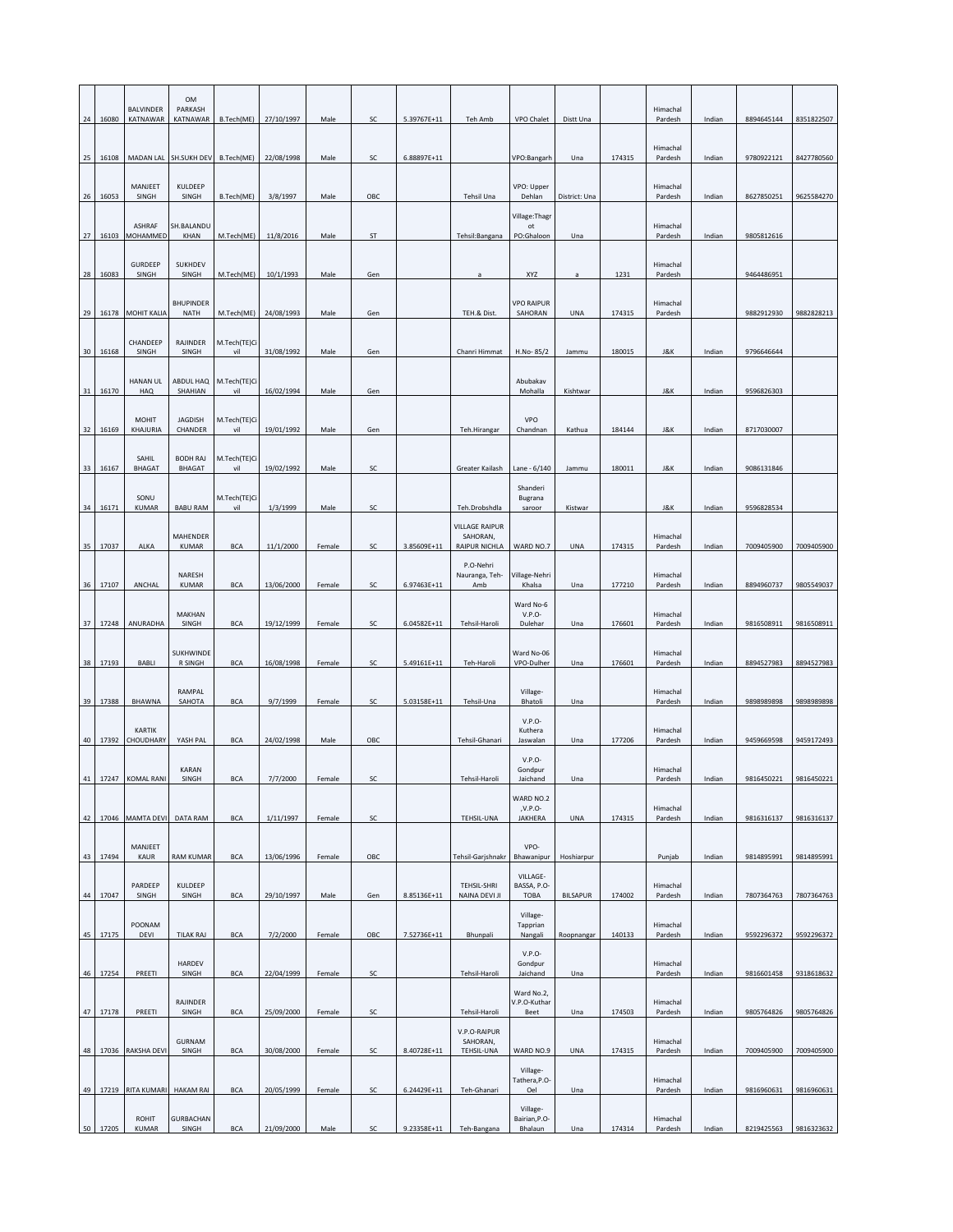|             |                              |                                 |                     |            | Female | Gen      | 9.52624E+11 | P.O-Kungrat, Teh-<br>Haroli               | Kungrat                                   | Una               |        | Pardesh             | Indian | 8353024839 | 9882612239 |
|-------------|------------------------------|---------------------------------|---------------------|------------|--------|----------|-------------|-------------------------------------------|-------------------------------------------|-------------------|--------|---------------------|--------|------------|------------|
| 52<br>17142 | SHABNAM                      | <b>RAFFIO</b><br>MOHAMMAD       | <b>BCA</b>          | 25/06/2000 | Female | Minority |             | Tehsil-Bangana                            | Village-Tiyar,<br>P.O-Khurwain            | Una               |        | Himachal<br>Pardesh | Indian | 9805626126 | 9805626126 |
| 53<br>17426 | SHAGUN                       | <b>MANOHAR</b><br>LAL           | <b>BCA</b>          | 6/6/1998   | Female | OBC      | 2.86187E+11 | Khurd, Tehsil-Amb                         | Ward<br>No.5, V.P.O<br>Katohar            | Una               | 177203 | Himachal<br>Pardesh | Indian | 9625023846 | 9625023846 |
| 54<br>17217 | SHIKHA                       | <b>JOGINDER</b><br>SINGH        | <b>BCA</b>          | 2/5/2000   | Female | SC       |             | Ward No-04 H.No-<br>149                   | VPO-<br>Santokhgarh                       | Una               |        | Himachal<br>Pardesh | Indian | 9318627690 | 9318627690 |
|             |                              |                                 |                     |            |        |          |             |                                           | V.P.O                                     |                   |        |                     |        |            |            |
| 55<br>17222 | SHIVANI                      | <b>SOM NATH</b>                 | <b>BCA</b>          | 22/06/1996 | Female | SC       |             | Teh-Nangal<br>P.O-Oel, Teh-               | Brahampur<br>Village-                     | Roopnagar         |        | Punjab<br>Himachal  | Indian | 9478219481 | 9464836750 |
| 56<br>17184 | SWATI                        | <b>RAM TIRATH</b>               | <b>BCA</b>          | 2/4/2000   | Female | SC       | 3.03179E+11 | Ghanari                                   | Tathera                                   | Una               | 177206 | Pardesh             | Indian | 9736063321 | 9736063321 |
| 57<br>17200 | <b>TAMANNA</b>               | <b>JASWIR</b><br>SINGH<br>VIJAY | <b>BCA</b>          | 8/10/1998  | Female | Gen      | 8.13706E+11 | Ward No.2 V.P.O-<br>Nangran, Teh-Una      | Near Govt<br>School                       | Una               |        | Himachal<br>Pardesh | Indian | 9882172564 | 9882172564 |
| 58<br>17352 | VAISHALI<br>SHARMA           | <b>KUMAR</b><br>DWEDI           | <b>BCA</b>          | 14/07/1998 | Male   | Gen      |             | Una                                       | V.P.O<br>Behdala                          | Una               | 174306 | Himachal<br>Pardesh | Indian | 9736977046 | 9736977046 |
| 59<br>17015 | <b>VIVEK</b><br><b>KUMAR</b> | RAJINDER<br>KUMAR               | <b>BCA</b>          | 15/10/1997 | Male   | Gen      | 2.92641E+11 | <b>BINEWAL</b>                            | DALEWAL                                   | <b>HOSHIARPUR</b> | 144523 | Punjab              | Indian | 9882105070 | 9882105070 |
| 60<br>17045 | ANIKETA                      | SANJEEV<br><b>KUMAR</b>         | B.Sc(IT)            | 2/2/2001   | Female | SC       | 8.95337E+11 | TEHSIL-<br><b>HAMIRPUR</b>                | KHAGAL<br>(37/14)                         | <b>HAMIRPUR</b>   | 177001 | Himachal<br>Pardesh | Indian | 8629066622 | 9736193815 |
| 61<br>17398 | ANJANA DEVI                  | KULDEEP<br>CHAND                | B.Sc(IT)            | 3/9/1998   | Female | Minority | 4.44545E+11 | Ward No.2<br>Village-<br>Sunhera, P.O-Una | Near Mata<br>Sona Devi<br>Mandir          | Una               |        | Himachal<br>Pardesh | Indian | 7807165104 | 7807165104 |
| 62<br>17373 | JAGDEEP<br>SINGH             | <b>HARNAM</b><br>SINGH          | B.Sc(IT)            | 2/8/1998   | Male   | SC       | 4.46107E+11 | Tehsil-Amb                                | V.P.O-Bhera                               | Una               | 174316 | Himachal<br>Pardesh | Indian | 8988366751 | 9816642836 |
| 63          | 17399 JEEVAN JYOTI           | SUBASH<br>CHAND                 | B.Sc(IT)            | 8/10/1998  | Female | Minority | 6.40125E+11 | Ward<br>No.2, Village<br>Sunehra, P.O-Una | Near<br>Panchyat<br>Ghar                  | Una               |        | Himachal<br>Pardesh | Indian | 9816790249 | 8219301104 |
|             | <b>ROHIT</b>                 | PARAMJEET                       |                     |            |        |          |             | Tehsil-Shri Naina                         |                                           |                   |        | Himachal            |        |            |            |
| 64<br>17384 | KUMAR                        | SINGH                           | B.Sc(IT)            | 14/04/1998 | Male   | Gen      | 5.96396E+11 | Devi JI                                   | V.P.O-Bhakra                              | Bilaspur          | 174201 | Pardesh             | Indian | 9805898856 | 9816185835 |
| 65<br>17480 | <b>SAHIL RANA</b>            | HARVINDER<br>SINGH              | B.Sc(IT)            | 18/04/1999 | Male   | Gen      | 4.81371E+11 | Teh-Garshankar                            | VPO-Binewal<br>Ward                       | Hoshiarpur        |        | Punjab              | Indian | 9876881043 | 9646346209 |
| 66<br>17298 | SAPNA                        | YASHPAL                         | B.Sc(IT)            | 28/09/2000 | Female | SC       | 7.30498E+11 | Tehsil-Una                                | No.4, V.P.O<br>Saloh                      | Una               | 177209 | Himachal<br>Pardesh | Indian | 9805363126 | 9882437943 |
| 67<br>17299 | SAPNA                        | <b>DAVINDER</b><br>KUMAR        | B.Sc(IT)            | 27/01/1998 | Female | SC       | 5.91534E+11 | Near<br>Gurudwara, Tehsil-<br>Una         | V.P.O<br>Panjawar                         | Una               | 177208 | Himachal<br>Pardesh | Indian | 7807128674 | 7807128674 |
| 68          | 17283 SEEMA RANI             | <b>TILAK RAJ</b>                | B.Sc(IT)            | 19/09/1999 | Female | OBC      | 4.31588E+11 | Bhanupali                                 | Bhanupali                                 | Roopnagar         | 140133 | Himachal<br>Pardesh | Indian | 9878343986 | 9878343986 |
| 17164<br>69 | SHALLU DEVI                  | SUKHDEV<br>SINGH                | B.Sc(IT)            | 5/12/2017  | Female | SC       | 6.98756E+11 | Teh-Haroli                                | $V.P.O-$<br>Kungrat                       | Una               | 176601 | Himachal<br>Pardesh | Indian | 9816928666 | 9816928666 |
|             | AMNINDER                     | HARDIAL                         | M.Sc(Chemist        |            |        |          |             | <b>TEHSIL SHRI</b>                        |                                           |                   |        | Himachal            |        |            |            |
| 18208<br>70 | KAUR                         | SINGH<br>RANTAJ                 | ry)<br>M.Sc(Chemist | 8/1/1991   | Female | OBC      | 7.88255E+11 | NAINA DEVI<br><b>TEHSIL</b>               | <b>VPO MAJARI</b><br>VILLAGE<br>BHADOO PO | <b>BILASPUR</b>   |        | Pardesh<br>Himachal | Indian | 9898989898 | 9878797903 |
| 71<br>18315 | <b>ITTU KUMARI</b>           | BHARDWAJ                        | ry)                 | 1/8/1995   | Female | SC       |             | SARKAGHAT                                 | GHARWASRA                                 | MANDI             |        | Pardesh             | Indian | 9817258106 | 9351986961 |
| 72<br>18168 | MANOJ<br>KUMAR               | <b>HOSHIAR</b><br>SINGH         | M.Sc(Chemist<br>ry) | 10/6/1994  | Male   | SC       | 8.42171E+11 | PO HATLI TEHSIL<br>BANGANA                | VILLAGE<br><b>HATLOUN</b>                 | <b>UNA</b>        |        | Himachal<br>Pardesh | Indian | 8091759475 | 7834070163 |
| 73<br>18193 | MINAKSHI                     | <b>KIKKAR</b><br>SINGH          | M.Sc(Chemist<br>ry) | 15/02/1995 | Female | SC       |             | PO KINNU TESHIL<br>AMB                    | VILLAGE<br>ALOH                           | <b>UNA</b>        | 177109 | Himachal<br>Pardesh | Indian | 9882666151 | 9882666151 |
| 74<br>18163 | POOJA                        | ASHOK<br><b>KUMAR</b>           | M.Sc(Chemist<br>ry) | 17/08/1998 | Female | OBC      | 2.00466E+11 | PO<br>SWAMIPUR, TEHSI<br><b>L NANGAL</b>  | VILLAGE<br>PINGWARI                       | <b>ROPAR</b>      | 140126 | Punjab              | Indian | 9417239066 | 9646039066 |
| 75<br>18052 | RAJAT<br>KUMAR               | <b>GURMUKH</b><br>SINGH         | M.Sc(Chemist<br>ry) | 1/3/1997   | Male   | OBC      |             | <b>TEHSIL GHANARI</b>                     | VILLAGE<br>RAMNANGAR<br>PO NAKROH         | UNA               | 177213 | Himachal<br>Pardesh | Indian | 9877644612 | 9816960467 |
| 76<br>18115 | SHIVAM<br>SAROCH             | KRISHAN<br>KANT<br>SAROCH       | M.Sc(Chemist<br>ry) | 14/03/1993 | Male   | Gen      | 9.20948E+11 | PO<br>JHAMBER, TEHSIL<br><b>UNA</b>       | VILLAGE<br>SUJIHRA                        | <b>UNA</b>        | 174303 | Himachal<br>Pardesh | Indian | 8629076445 | 8219212810 |
| 77<br>17011 | CHANDANDE<br><b>EP KAUR</b>  | <b>DEVINDER</b><br>SINGH        | B.Sc(Chem)H<br>ons  | 30/12/1998 | Female | Gen      | 7.08638E+11 |                                           | GANGUWAL                                  | RUPNAGAR          | 140123 | Punjab              | Indian | 9501782645 | 6280736212 |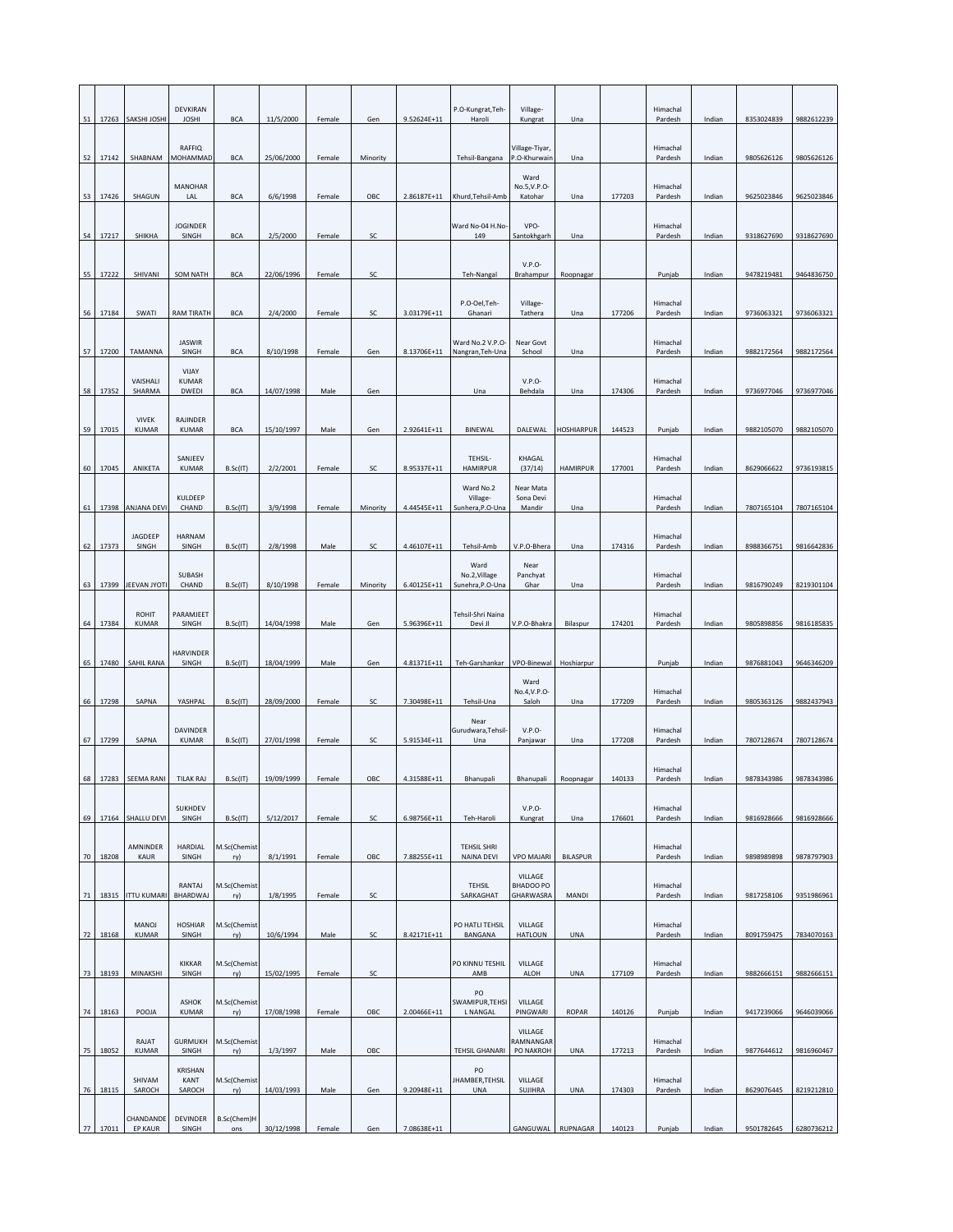|     |           | MUSSARAT                 | SHAMIM                        | B.Sc(Chem)H        |            |        |          |             |                                         |                            |            |        |                     |        |            |            |
|-----|-----------|--------------------------|-------------------------------|--------------------|------------|--------|----------|-------------|-----------------------------------------|----------------------------|------------|--------|---------------------|--------|------------|------------|
| 78  | 17343     | SHAMIM                   | AHMED                         | ons                | 1/1/1999   | Male   | Gen      |             | Doda                                    | Kahi Trankhal              | Doda       | 182203 | J&K                 | Indian | 9797489798 | 9797489798 |
| 79  | 17383     | NAVDEEP<br>KAUR          | MANMOHAN B.Sc(Chem)H<br>SINGH | ons                | 25/07/1997 | Female | Minority | 9.45541E+11 | Tehsil-<br>Garhshankar                  | Kot Maira                  | Hoshiarpur | 144527 | Punjab              | Indian | 9530546166 | 9478466616 |
| 80  | 17293     | NAVJOT<br>SANDHU         | SATVINDER<br>SANDHU           | B.Sc(Chem)H<br>ons | 28/08/1999 | Female | Gen      | 6.35691E+11 | P.O-Sanoli                              | Village-<br>Binewal        | Una        | 174301 | Himachal<br>Pardesh | Indian | 9805930987 | 9805930987 |
|     |           |                          | SUBASH                        | B.Sc(Chem)H        |            |        |          |             |                                         | Village-<br><b>Bhadiar</b> |            |        |                     |        |            |            |
| 81  | 17380     | NIDHI RANI               | SINGH                         | ons                | 25/02/2001 | Female | Gen      | 5.01403E+11 | Garhshankar                             | Maira                      | Hoshiarpur | 144527 | Punjab              | Indian | 9465236181 | 9465236181 |
| 82  | 17118     | NISHA DEVI               | SURINDER<br>KUMAR             | B.Sc(Chem)H<br>ons | 30/10/1999 | Female | SC       | 5.60167E+11 | P.O-Dera Baba                           | Village-Nari               | Una        | 174303 | Himachal<br>Pardesh | Indian | 9816496494 | 9816496494 |
| 83  | 17119     | RITIKA<br>DHIMAN         | DARSHAN<br><b>KUMAR</b>       | B.Sc(Chem)H<br>ons | 3/5/2000   | Female | SC       | 6.28561E+11 | P.O-Dera Baba<br>Rudru                  | V.P.O-Nari                 | Una        | 174303 | Himachal<br>Pardesh | Indian | 9805200231 | 9816435793 |
|     |           |                          |                               | B.Sc(Chem)H        |            |        |          |             | Teh-Amb,                                | $V.P.O-$                   |            |        | Himachal            |        |            |            |
| 84  | 17207     | SAMRITI                  | SHER SINGH                    | ons                | 29/10/2000 | Female | Minority | 5.31258E+11 | Kashipur                                | Mubarikpur                 | Una        | 177202 | Pardesh             | Indian | 9459669520 | 9459669520 |
| 85  | 17282     | SHIWANI<br>GAUTAM        | SAMEER<br>GAUTAM              | B.Sc(Chem)H<br>ons | 16/12/1998 | Female | Gen      | 4.96639E+11 | $V.P.O-$<br>Santokhgarh                 | #94, Ward<br>No.8          | Una        | 174301 | Himachal<br>Pardesh | Indian | 9318892461 | 9318892461 |
| 86  | 17208     | SHWETIKA                 | NEERAJ<br>KAMAL<br>SHARMA     | B.Sc(Chem)H<br>ons | 22/05/2000 | Female | Gen      | 5.71937E+11 | Teh-Amb, Lower<br>Bhanjala              | Ward<br>No.1, Bhanjal      | Una        | 177213 | Himachal<br>Pardesh | Indian | 9418017800 | 9418017800 |
| 87  | 17242     | SIMRAN<br>KAUR           | KARNAIL<br>SINGH              | B.Sc(Chem)H<br>ons | 3/8/2000   | Female | Gen      | 2.86072E+11 | P.O-<br>Swamipur, Teh-<br>Nangal        | Village-Khera<br>Bagh      | Ropar      |        | Punjab              | Indian | 9872402407 | 9041663381 |
|     |           | VAISHALI                 | <b>DINESH</b>                 | B.Sc(Chem)H        |            |        |          |             |                                         | V.P.O                      |            |        | Himachal            |        |            |            |
| 88  | 17425     | BHARDWAJ                 | <b>KUMAR</b>                  | ons                | 6/6/2000   | Female | Gen      | 2.49461E+11 | Tehsil-Bnagana                          | Khurwain                   | Una        | 174321 | Pardesh             | Indian | 7018108147 | 8894357969 |
| 89  | 17276     | SHABNAM                  | <b>ASHOK</b><br><b>KUMAR</b>  | B.Sc(Math)         | 1/8/1998   | Female | SC       |             | Tehsil-Ghanari                          | V.P.O-Oel                  | Una        | 177206 | Himachal<br>Pardesh | Indian | 9418772369 | 9418772369 |
| 90  |           | 17277 TANUJA DEVI        | MANGAL<br>SINGH               | B.Sc(Math)         | 1/8/1998   |        |          |             |                                         |                            | Una        |        | Himachal            |        |            | 7807384294 |
|     |           |                          |                               |                    |            | Female | Gen      |             | Teh-Ghanari                             | V.P.O-Oel                  |            | 177006 | Pardesh             | Indian | 7807384294 |            |
| 91  | 17052     | <b>HEM LATA</b>          | CHHINDA                       | <b>BBA</b>         | 5/6/2000   | Female | SC       | 9.61198E+11 | Villae-Sasan, P.O-<br>Charatgarh        | Ward NO.2                  | Una        | 174315 | Himachal<br>Pardesh | Indian | 7018855062 | 7018855062 |
| 92  | 17334     | <b>JYOTI</b>             | JEET RAM                      | BBA                | 27/10/1999 | Female | SC       | 4.73653E+11 | Tehsil-Haroli                           | Village-Bathu              | Una        | 174301 | Himachal<br>Pardesh | Indian | 8894655367 | 8894655367 |
| 93  |           | 17356 MAMTA DEVI         | <b>BACHAN LAL</b>             | BBA                | 7/12/1999  | Female | SC       | 9.66583E+11 | Tehsil-Haroli                           | Village-Bathu              | Una        | 174301 | Himachal<br>Pardesh | Indian | 9805797235 | 9805797235 |
| 94  | 17403     | MANPREET<br>KAUR         | SOHAN<br>SINGH                | <b>BBA</b>         | 4/9/2000   | Female | SC       | 6.29658E+11 | P.O-Sadupur<br>Datta, Tehsil-<br>Tanada | Village-<br>Mohkamgarh     | Hoshiarpur |        | Punjab              | Indian | 9816396302 | 9816396302 |
|     |           | MANPREET                 |                               |                    |            |        |          |             | P.O-Polian                              |                            |            |        | Himachal            |        |            |            |
| 95  | 17215     | SINGH                    | CHAIN SINGH                   | BBA                | 14/03/2000 | Male   | ST       | 3.56076E+11 | Beet, Teh-Haroli Village-Janani         |                            | Una        |        | Pardesh             | Indian | 8350960159 | 9805389124 |
| 96  | 17275     | <b>NAVNEET</b><br>THAKUR | <b>RAVINDER</b><br>RANA       | BBA                | 11/4/1998  | Male   | Gen      | 7.83107E+11 | P.O-Rainsari                            | Village-<br>Jhalera        | Una        |        | Himachal<br>Pardesh | Indian | 9736848027 | 9816867196 |
|     |           | VIRENDER                 |                               |                    |            |        |          |             | P.O-Bhaloun,                            | Village-                   |            |        | Himachal            |        |            |            |
| 97  | 17130     | <b>KUMAR</b>             | SHER SINGH                    | BBA                | 13/10/1999 | Male   | SC       | 3.96993E+11 | Tehsil-Bangana                          | Bharmar                    | Una        | 174314 | Pardesh             | Indian | 9805128405 | 9805128405 |
| 98  | 17152     | <b>ANITA DEVI</b>        | AVDESH<br><b>KUMAR</b>        | B.Com              | 6/3/1999   | Female | SC       |             | 1-2 Block<br>Ganguwal                   | Ganguwal                   | Roopanagar |        | Punjab              | Indian | 9465381632 | 9465381632 |
| 99  | 17223     | DEEPALI<br>KAPOOR        | KAMAL<br>KAPOOR               | B.Com              | 3/4/2000   | Female | OBC      | 7.72102E+11 |                                         | Nikku Nangal Roopnangar    |            | 140124 | Punjab              | Indian | 9779041683 | 9779041683 |
|     |           | JASVINDER                | MANGAL                        |                    |            |        |          |             |                                         | $V.P.O-$                   |            |        | Himachal            |        |            |            |
|     | 100 17087 | KAUR                     | SINGH                         | B.Com              | 10/11/1999 | Female | SC       |             | Tehsil-Haroli                           | Dulehar                    | Una        | 176601 | Pardesh             | Indian | 9805990155 | 9805990155 |
| 101 | 17025     | KAPIL DEV                | OM PARKASH                    | B.Com              | 8/9/1998   | Male   | OBC      | 3.78259E+11 | P.O-RAISARI                             | VILLAGE<br><b>JHALERA</b>  | <b>UNA</b> | 174303 | Himachal<br>Pardesh | Indian | 9805081812 | 8629802766 |
| 102 | 17151     |                          | KOMAL RANI SUBEY SINGH        | <b>B.Com</b>       | 22/10/1999 | Female | SC       |             | 35-36 B<br>Block, Gamguwal              | Ganguwal                   | Roopnagar  |        | Punjab              | Indian | 9464477930 | 9464477930 |
| 103 | 17244     | LAKHVINDER<br>KAUR       | JEEVAN                        | B.Com              | 24/01/1999 | Female | SC       | 5.7233E+11  | Una                                     | $V.P.O-$<br>Basdehra       | Una        |        | Himachal<br>Pardesh | Indian | 7018932138 | 9857929176 |
|     | 104 17351 | MANISHA<br>RANI          | RANJODH<br>SINGH              | B.Com              | 2/12/1997  | Female | Gen      |             | Tehsil-Haroli                           | V.P.O-Bathri               | Una        |        | Himachal<br>Pardesh | Indian | 8894625300 | 9816455236 |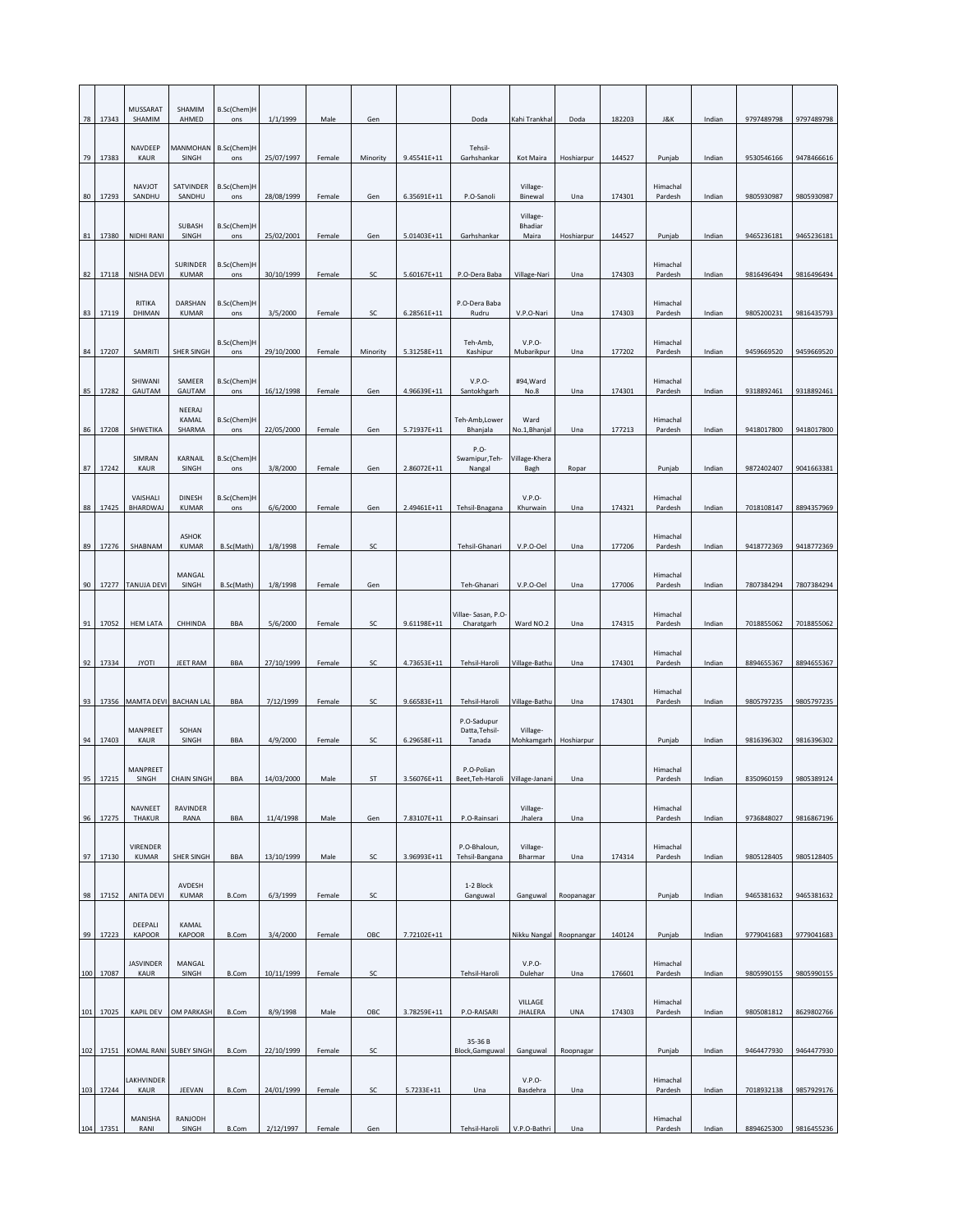|     |           | MANPREET                 | <b>BAKHTOR</b>          |              |            |        |     |               |                                                    | Village-                               |                 |        |                     |        |            |            |
|-----|-----------|--------------------------|-------------------------|--------------|------------|--------|-----|---------------|----------------------------------------------------|----------------------------------------|-----------------|--------|---------------------|--------|------------|------------|
|     | 105 17146 | KAUR                     | CHAND                   | <b>B.Com</b> | 29/04/2000 | Female | Gen | $6.66197E+11$ | Bhanupali                                          | Taprian                                | Rupnangar       | 140133 | Punjab              | Indian | 8968941835 | 8968941835 |
| 106 | 17349     | MINAKSHI                 | PAWAN<br><b>KUMAR</b>   | B.Com        | 7/9/2000   | Female | SC  |               | Mehatpur, Tehsil-<br>Una                           | H.No-252,<br>Ward No-2                 | Una             |        | Himachal<br>Pardesh | Indian | 9882555123 | 9882555123 |
|     | 107 17303 | MINI                     | RAM KISHAN              | B.Com        | 13/08/1999 | Female | SC  | 8.95922E+11   | Tehsil-Una                                         | V.P.O-Bhatoli                          | Una             | 174315 | Himachal<br>Pardesh | Indian | 9882354078 | 9805621531 |
| 108 | 17439     | NAVEEN<br><b>KUMAR</b>   | KAMALIIT<br>SINGH       | <b>B.Com</b> | 20/08/1999 | Male   | Gen | 2.67203E+11   | Bhabour                                            | Village-<br>Bhabour<br>Sahib, BAss     | Roopnagar       | 140126 | Punjab              | Indian | 9779354507 | 9779354507 |
|     |           |                          | SURINDER                |              |            |        |     |               |                                                    |                                        |                 |        |                     |        |            |            |
| 109 | 17294     | NEHA                     | GIR                     | B.Com        | 11/9/1999  | Female | Gen | 8.48871E+11   | Ludhiana                                           | Jonewal                                | Ludhiana        | 141126 | Punjab              | Indian | 8427250791 | 8427250791 |
| 110 | 17154     | PANKAJ<br><b>KUMAR</b>   | SATISH<br><b>KUMAR</b>  | B.Com        | 8/5/2000   | Male   | SC  |               | P.O-Ghughan,<br>Teh-Bangana                        | Village-<br>Ghugan<br>Kakrana          | Una             |        | Himachal<br>Pardesh | Indian | 8279345701 | 9805623866 |
|     |           |                          | NARESH<br><b>KUMAR</b>  |              | 1/8/2000   |        |     | 4.41228E+11   | P.O-Bass, Tehsil-                                  | Village-<br>Bhabour                    | Roopnagar       | 140126 | Himachal            |        |            | 9779919918 |
| 111 | 17288     | PREETI BAJAJ             | <b>GURMEET</b>          | B.Com        |            | Female | Gen |               | Nangal                                             | Sahib<br>Tehsil-Shri                   |                 |        | Pardesh<br>Himachal | Indian | 9779919918 |            |
| 112 | 17051     | PRIYA DEVI               | SINGH                   | B.Com        | 10/8/2000  | Female | Gen | $9.84613E+11$ | Jandori, Tarsooh                                   | Naina Devi Ji                          | Bilaspur        | 174201 | Pardesh             | Indian | 9805680164 | 9816490760 |
| 113 | 17024     | RAVINDER<br><b>KUMAR</b> | MEHAR<br>CHAND          | B.Com        | 8/6/1999   | Male   | OBC | 2.60331E+11   | P.O-RAINSARI.<br>TEH-UNA                           | VILLAGE-<br><b>JHAKERA</b>             | <b>UNA</b>      | 174303 | Himachal<br>Pardesh | Indian | 8894582720 | 8894582720 |
|     | 114 17447 | SAHIL<br><b>KUMAR</b>    | <b>RAM KUMAR</b>        | B.Com        | 14/09/1999 | Male   | Gen | 4.12791E+11   | Una                                                | V.P.O-Dera<br>Baba Rudra               | Una             | 174303 | Himachal<br>Pardesh | Indian | 7807893695 | 8894244293 |
|     |           |                          |                         |              |            |        |     |               |                                                    |                                        |                 |        |                     |        |            |            |
|     | 115 17241 | SAKSHI                   | <b>BHUPINDER</b><br>LAL | B.Com        | 12/6/2000  | Female | Gen |               | Colony 9 A,<br>Ganguwal                            | <b>BBMB</b><br>Bassowal                | Roopnagar       |        | Punjab              | Indian | 9478221579 | 9463201726 |
| 116 | 17155     | SHILPA DEVI              | SATISH<br><b>KUMAR</b>  | B.Com        | 1/8/1998   | Female | SC  |               | P.O-<br>Ghugan, Tehsil-<br>Bangana                 | Village-<br>Ghugan<br>Kakrana          | Una             |        | Himachal<br>Pardesh | Indian | 9817060407 | 9805623866 |
|     |           | SIMRAN                   | MANOJ                   |              | 6/1/2000   |        |     | 5.94572E+11   | Basdhera, Tehsil-                                  | House No.<br>163 Ward                  |                 |        | Himachal            |        |            |            |
|     | 117 17240 | SANDHU                   | <b>KUMAR</b>            | B.Com        |            | Female | SC  |               | Una                                                | No.8                                   | Una             | 174315 | Pardesh             | Indian | 9882172218 | 9882172218 |
| 118 | 17274     | SIMRAN<br>THAKUR         | RAVINDER<br>RANA        | B.Com        | 21/02/2000 | Female | Gen | 6.49536E+11   | Teh & P.O-Una                                      | Village-<br>Jhalera                    | Una             |        | Himachal<br>Pardesh | Indian | 8351898684 | 9816867196 |
|     |           | <b>SUKHVIR</b>           | INDERJIT                |              |            |        |     |               | Sohela<br>Ghara, Anandpur                          |                                        |                 |        |                     |        |            |            |
| 119 | 17153     | KAUR                     | SINGH                   | B.Com        | 11/12/1998 | Female | SC  |               | Sahib                                              | Ganguwal                               | Roopnangar      |        | Punjab              | Indian | 7589395361 | 9478879785 |
|     | 120 17376 | VANDANA                  | SHAM<br>SUNDER          | <b>B.Com</b> | 9/1/1999   | Male   | SC  |               | P.O-Nehri, Tehsil-<br>Amb                          | Village-Nehri<br>Khalsa                | Una             | 177210 | Himachal<br>Pardesh | Indian | 9805691141 | 9805691141 |
| 121 | 17074     | ABHISHEK<br><b>KUMAR</b> | <b>RAJ KUMAR</b>        | BHM          | 8/7/2000   | Male   | Gen |               | Kukhera<br>Jatian, P.O-<br>Hareta, Sub Teh-<br>Jol | Village-Karuhi                         | Una             |        | Himachal<br>Pardesh | Indian | 8894235627 | 9816655735 |
| 122 | 17281     | ABHISHEK<br><b>KUMAR</b> | RAM<br>SWAROOP          | BHM          | 15/05/2000 | Male   | SC  | 6.25874E+11   | Tehsil-Bangana                                     | Village-<br>Amroh, P.O-<br>Khurwain    | Una             |        | Himachal<br>Pardesh | Indian | 7807046429 | 9816442124 |
|     |           | ADITYA                   | RAJESH                  |              |            |        |     |               | Kailash Nagar,                                     | Ward No.1,<br>$V.P.O-$<br>Nakroh, Teh- |                 |        | Himachal            |        |            |            |
|     | 123 17204 | PANDIT                   | <b>KUMAR</b>            | BHM          | 27/10/2000 | Male   | Gen |               | Gondpur Banera                                     | Amb                                    | Una             |        | Pardesh             | Indian | 9814073319 | 9814033319 |
|     | 124 17168 | AKSHIT                   | RAKESH<br><b>KUMAR</b>  | BHM          | 28/04/1999 | Male   | SC  | 3.03125E+11   | V.P.O-Gagret, Teh-<br>Amb, Gagret<br>Upper         | Ward No.7                              | Una             | 177201 | Himachal<br>Pardesh | Indian | 9816041483 | 9816041483 |
| 125 | 17094     | ANKUSH<br><b>KUMAR</b>   | RAM CHAND               | BHM          | 11/11/1994 | Male   | SC  | 3.7419E+11    | Tehsil-Amb                                         | Ward No.3<br>V.P.O-Panjoa<br>Ladoli    | Una             | 177211 | Himachal<br>Pardesh | Indian | 9418345117 | 9418345117 |
|     |           |                          |                         |              |            |        |     |               |                                                    | Village-                               |                 |        |                     |        |            |            |
|     | 126 17059 | <b>ASHISH PAL</b>        | RANJEET<br>KUMAR        | BHM          | 17/04/1997 | Male   | SC  | 5.25454E+11   | Sub Tehsil-Galore                                  | Ropru, P.O.<br>Hareta                  | Hamirpur        | 174405 | Himachal<br>Pardesh | Indian | 9816886183 | 9418529766 |
|     |           | 127 17461 ATUL KUMAR     | KULDEEP<br><b>KUMAR</b> | BHM          | 8/7/1999   | Male   | SC  | 3.99222E+11   | P.O-Hawan, Tehsil-<br>Ghumarwin                    | Village-<br>Badroun                    | Bilaspur        |        | Himachal<br>Pardesh | Indian | 9817690185 | 9816464168 |
| 128 | 17444     | <b>FIROJ KHAN</b>        | <b>GULAM DEEN</b>       | BHM          | 3/5/2000   | Male   | Gen | 3.45588E+11   | Dharampur                                          | Village-<br>Bhadyar                    | Mandi           | 175024 | Himachal<br>Pardesh | Indian | 9857418370 | 9857418370 |
|     |           |                          |                         |              |            |        |     |               | P.O-HARETA, SUB                                    | VILLAGE-                               |                 |        | Himachal            |        |            |            |
| 129 | 17048     | <b>GURMEET</b>           | ANIL KUMAR              | BHM          | 13/08/2000 | Male   | SC  | 2.54702E+11   | TEHSIL-GALORE                                      | ROPRU                                  | <b>HAMIRPUR</b> | 174405 | Pardesh             | Indian | 9817211682 | 9817211682 |
| 130 | 17076     | HAPPY<br><b>KUMAR</b>    | <b>BHAJAN DASS</b>      | <b>BHM</b>   | 26/03/1999 | Male   | OBC | 4.66648E+11   | V.P.O-Lalhari,<br>Tehsil-Haroli                    | Ward No.6                              | Una             | 174301 | Himachal<br>Pardesh | Indian | 8894060683 | 8894060683 |
|     | 131 17437 | HARISH                   | RAM PYARA               | BHM          | 19/05/1999 | Male   | SC  |               | P.O-<br>Kurwain, Tehsil-<br>Bangana                | Village-<br>Amroh                      | Una             |        | Himachal<br>Pardesh | Indian | 8894675692 | 8894675692 |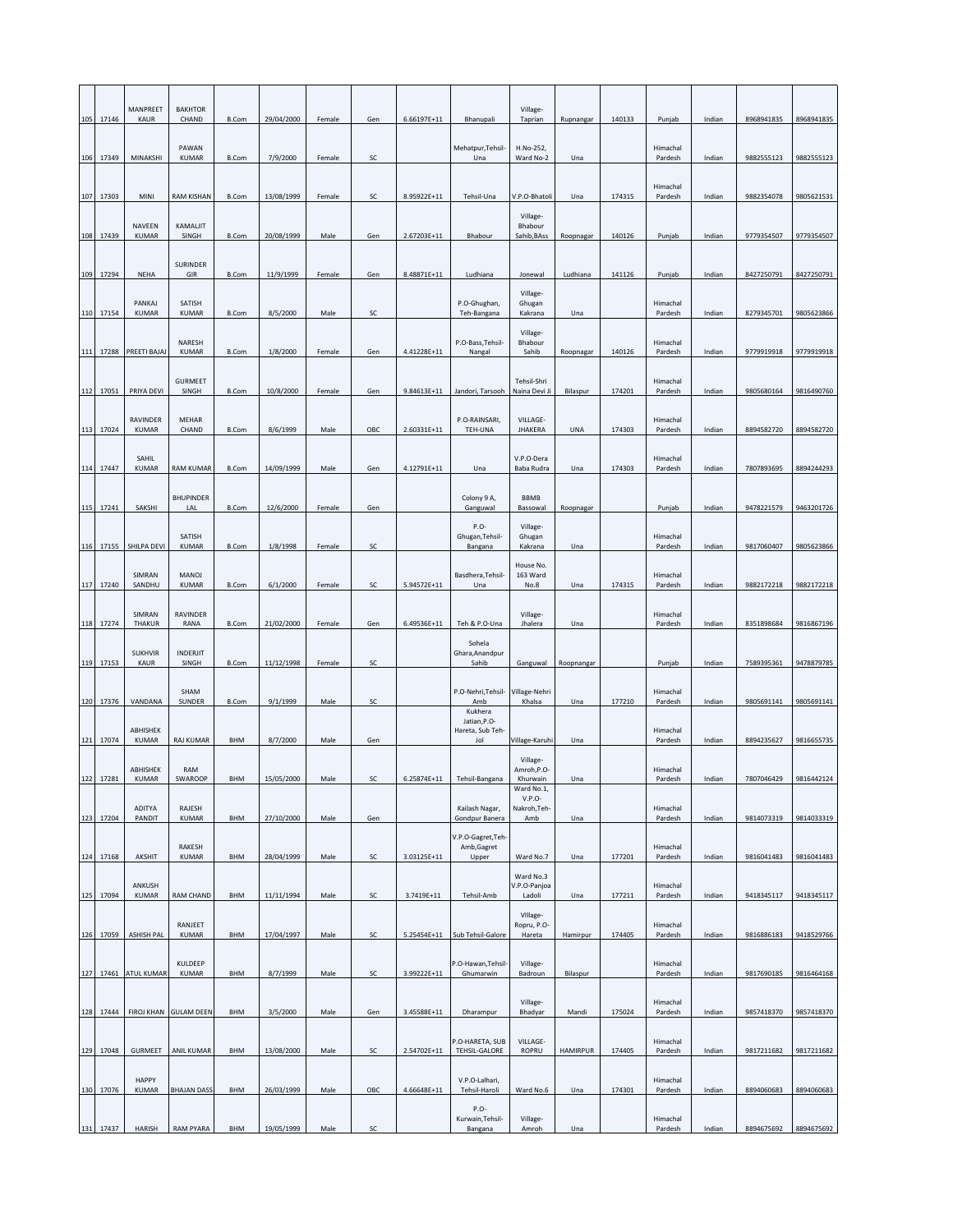| 132 | 17057     | <b>KARAN</b><br><b>BHATIA</b> | <b>BALWINDER</b><br><b>KUMAR</b> | BHM        | 21/07/1999 | Male   | SC  | 5.83152E+11 | Tehsil-Bangana                       | Village-<br>PallianWard<br>No.6, P.O-<br>Dhusara | Una        | 174302 | Himachal<br>Pardesh | Indian | 8626912477 | 9805089323 |
|-----|-----------|-------------------------------|----------------------------------|------------|------------|--------|-----|-------------|--------------------------------------|--------------------------------------------------|------------|--------|---------------------|--------|------------|------------|
| 133 |           | 17438 KSHITIJ SOOD            | NIRMAL<br>SOOD                   | BHM        | 14/03/1996 | Male   | Gen |             | Tehsil-Khundian                      | V.P.O-Dola<br>Kharyana                           | Kangra     | 176030 | Himachal<br>Pardesh | Indian | 9816291811 | 9805280033 |
|     | 134 17013 | MOHD<br>SHAMOON               | MOHD<br>SALEEM                   | BHM        | 15/11/2000 | Male   | Gen |             | <b>BACHRRAUN</b>                     | <b>MOH</b><br>CHAUDHRYA<br>N                     | AMROH      | 244225 | Uttar Pradesh       | Indian | 9997863460 | 9837665149 |
|     | 135 17093 | NARESH<br><b>KUMAR</b>        | VED<br>PRAKASH                   | BHM        | 8/3/1996   | Male   | SC  |             | Laddi                                | Village-<br>Bhawaran<br>urf Kangruhi             | Una        | 177211 | Himachal<br>Pardesh | Indian | 9882211173 | 9882211173 |
|     |           |                               |                                  |            |            |        |     |             |                                      |                                                  |            |        |                     |        |            |            |
| 136 | 17462     | NEERAJ<br><b>KUMAR</b>        | RAJINDER<br>PAL                  | BHM        | 11/11/1997 | Male   | SC  |             | Tehsil-Haroli                        | $V.P.O-$<br>Dharampur                            | Una        |        | Himachal<br>Pardesh | Indian | 9816343028 | 9816343028 |
|     | 137 17049 | PANKAJ<br><b>KUMAR</b>        | SURENDER<br>KUMAR                | BHM        | 5/8/1997   | Male   | SC  |             | TEHSIL-BANGALA                       | V.P.O-DOHGI<br>UPPERLI                           | <b>UNA</b> | 174307 | Himachal<br>Pardesh | Indian | 9816368491 | 9816703958 |
| 138 | 17141     | RAVINDER<br>KUMAR             | SHIV KUMAR                       | BHM        | 14/04/1999 | Male   | Gen | 2.11622E+11 | Tehsil-Bangana                       | Dhogi Uperli                                     | Una        | 174307 | Himachal<br>Pardesh | Indian | 9816010858 | 7807230858 |
| 139 | 17391     | <b>ROHIT</b><br><b>KUMAR</b>  | <b>VIJAY KUMAR</b>               | BHM        | 24/06/1999 | Male   | SC  | 8.73758E+11 | Tehsil-Ghanari                       | Village-<br>Kuthera<br>Jaswalan                  | Una        | 177206 | Himachal<br>Pardesh | Indian | 9418625284 | 9418625284 |
|     |           | SALINDER                      | SARWAN                           |            |            |        |     |             |                                      | $V.P.O-$                                         |            |        | Himachal            |        |            |            |
|     | 140 17019 | KUMAR                         | <b>KUMAR</b>                     | BHM        | 27/12/1999 | Male   | SC  |             | TEH-BANGANA                          | KHUWAIN<br>Viilage-<br>Nari, P.O-                | UNA        | 174321 | Pardesh             | Indian | 8894535512 | 8894675906 |
| 141 | 17478     | <b>SHIV KUMAR</b>             | SURJEET<br>RAM                   | BHM        | 25/10/1990 | Male   | SC  | 4.15805E+11 | Tehsil-Una                           | Dera Baba<br>Rudra Nand                          | Una        | 174303 | Himachal<br>Pardesh | Indian | 9318051496 | 8352062986 |
|     |           | SHUBHAM                       | GHANSHYAM                        |            |            |        |     |             |                                      | Ward<br>No.4, V.P.O                              |            |        | Himachal            |        |            |            |
| 142 | 17420     | CHABBA                        | CHABBA                           | BHM        | 21/06/2000 | Male   | Gen | 5.90568E+11 | Tehsil-Una                           | Jakhera                                          | Una        | 174315 | Pardesh             | Indian | 9816209756 | 9816209756 |
|     | 143 17035 | SUMIT                         | VIJAY KUMAR                      | BHM        | 17/06/1998 | Male   | SC  | 2.47741E+11 | WARD NO.8,<br>TEHSIL-UNA             | $V.P.O-$<br>BASDEHRA                             | <b>UNA</b> | 174315 | Himachal<br>Pardesh | Indian | 7018848857 | 9736618270 |
|     | 144 17121 | VINAY<br>VASHISHTH            | <b>GURNAM</b><br>SINGH           | <b>BHM</b> | 13/11/2000 | Male   | SC  | 2.34209E+11 | Daulatpur Chowk,<br>Tehsil-Ghanari   | Ward No.4<br>Nagar<br>Panchyat                   | Una        | 177204 | Himachal<br>Pardesh | Indian | 9817204064 | 9817712143 |
|     |           |                               |                                  |            |            |        |     |             |                                      | Ward No.4,<br>Nagar                              |            |        |                     |        |            |            |
| 145 | 17140     | VINOD<br><b>KUMAR</b>         | <b>RAM KUMAR</b>                 | BHM        | 17/11/2000 | Male   | SC  | 3.06905E+11 | Daulatpur Chowk<br>, Tehsil-Ghanari  | Panchyat<br>Daulatpur                            | Una        | 177204 | Himachal<br>Pardesh | Indian | 9816656052 | 9816247828 |
|     | 146 17077 | VINOD<br><b>KUMAR</b>         | BALDEV<br>CHAND                  | BHM        | 23/07/1999 | Male   | SC  |             | Tehsil-Haroli                        | V.P.O-Beetan                                     | Una        | 176601 | Himachal<br>Pardesh | Indian | 9817190020 | 9817190020 |
|     |           | VISHAL                        | <b>SURINDER</b>                  |            |            |        |     |             | P.O-<br>Panjawar, Teh-               | Village-                                         |            |        | Himachal            |        |            |            |
|     | 147 17269 | KATNORIA                      | SINGH                            | BHM        | 29/05/1998 | Male   | SC  | 3.50693E+11 | Ispur                                | Panjawar                                         | Una        |        | Pardesh             | Indian | 9882326607 | 9882326607 |
| 148 | 18087     | <b>ALKA DEVI</b>              | PIARE LAL                        | BBA        | 1/1/2000   | Female | SC  | 4.42917E+11 | <b>TEHSUL UNA</b><br>NANGAL          | VPO<br><b>BEHDALA</b>                            | UNA        | 174306 | Himachal<br>Pardesh | Indian | 9736788717 | 6280829085 |
| 149 | 18128     | KAJAL                         | PARAMJEET                        | <b>BBA</b> | 27/10/2001 | Female | SC  | 5.61515E+11 | KALAN, TEHSIL<br><b>HAROLI</b>       | VPO<br>THALIWAL                                  | <b>UNA</b> |        | Himachal<br>Pardesh | Indian | 9882071638 | 8278838356 |
|     | 150 18120 | <b>MOHIT</b><br>PARMAR        | PARVEEN<br><b>KUMAR</b>          | <b>BBA</b> | 29/01/2000 | Male   | Gen | 3.59747E+11 | <b>TEHSIL GHANARI</b>                | VPO<br>KUNERAN                                   | <b>UNA</b> | 177219 | Himachal<br>Pardesh | Indian | 8629093295 | 7560060046 |
| 151 | 18119     | RAJNISH<br><b>KUMAR</b>       | PARVEEN<br><b>KUMAR</b>          | BBA        | 25/09/2001 | Male   | Gen | 7.91865E+11 | <b>TEHSIL GHANARI</b>                | VPO<br>KUNERAN                                   | <b>UNA</b> | 177219 | Himachal<br>Pardesh | Indian | 8894033716 | 8629093295 |
|     |           |                               |                                  |            |            |        |     |             |                                      |                                                  |            |        |                     |        |            |            |
|     | 152 18076 | VISHAL<br>BHATIA              | SHASHI KANT                      | BBA        | 9/6/2001   | Male   | SC  | 2.85702E+11 | PO KHURWAIN<br><b>TEHSIL BANGANA</b> | VILLAGE<br>AMROH                                 | <b>UNA</b> | 174321 | Himachal<br>Pardesh | Indian | 9898989898 | 8628940544 |
|     | 153 18005 | ANU KUMAR                     | PRITAM<br>CHAND                  | MBA        | 20/06/1998 | Male   | SC  |             | <b>TEHSIL AMB</b>                    | VPO<br>JABEHAR                                   | <b>UNA</b> | 171210 | Himachal<br>Pardesh | Indian | 8627979777 | 9816137505 |
| 154 | 18001     | DEEPAK<br><b>KUMAR</b>        | <b>RAM PAL</b>                   | MBA        | 18/11/1996 | Male   | SC  |             | <b>TEHSIL GHANARI</b>                | <b>VPO</b><br>DANGOH                             | UNA        | 177204 | Himachal            | Indian | 9805030330 | 8894443672 |
|     |           |                               |                                  |            |            |        |     |             | PO                                   |                                                  |            |        | Pardesh             |        |            |            |
| 155 | 18004     | KAVITA                        | MAHINDER<br>SINGH                | MBA        | 25/09/1998 | Female | SC  |             | KHURWAIN, TEHSI<br>L BANGANA         | VILLAGE<br>DHAROON                               | UNA        | 174321 | Himachal<br>Pardesh | Indian | 9816818450 | 9882420850 |
| 156 | 18018     | MADHU<br>BALA                 | <b>JOG RAJ</b>                   | MBA        | 24/07/1997 | Female | SC  |             | PO BALH, TEHSIL<br>BANGANA           | VILLAGE<br>SAKOUN                                | UNA        | 174321 | Himachal<br>Pardesh | Indian | 8894856351 | 9805623853 |
| 157 | 18002     | MANPREET<br>KAUR              | <b>SOM NATH</b>                  | MBA        | 7/8/1997   | Female | SC  |             | <b>TEHSIL HAROLI</b>                 | <b>VPO BATHARI</b>                               | <b>UNA</b> | 174301 | Himachal<br>Pardesh | Indian | 8894863992 | 8894912475 |
|     |           | NAVDEEP                       |                                  |            |            |        |     |             | PO RAIPUR<br>MAIDAN, TEHSIL          | VILLAGE                                          |            |        | Himachal            |        |            |            |
|     | 158 18016 | KAUR                          | <b>DHIAN SINGH</b>               | MBA        | 2/12/1997  | Female | SC  |             | BANGANA                              | ANDROULI                                         | <b>UNA</b> |        | Pardesh             | Indian | 9882121604 | 9816270929 |